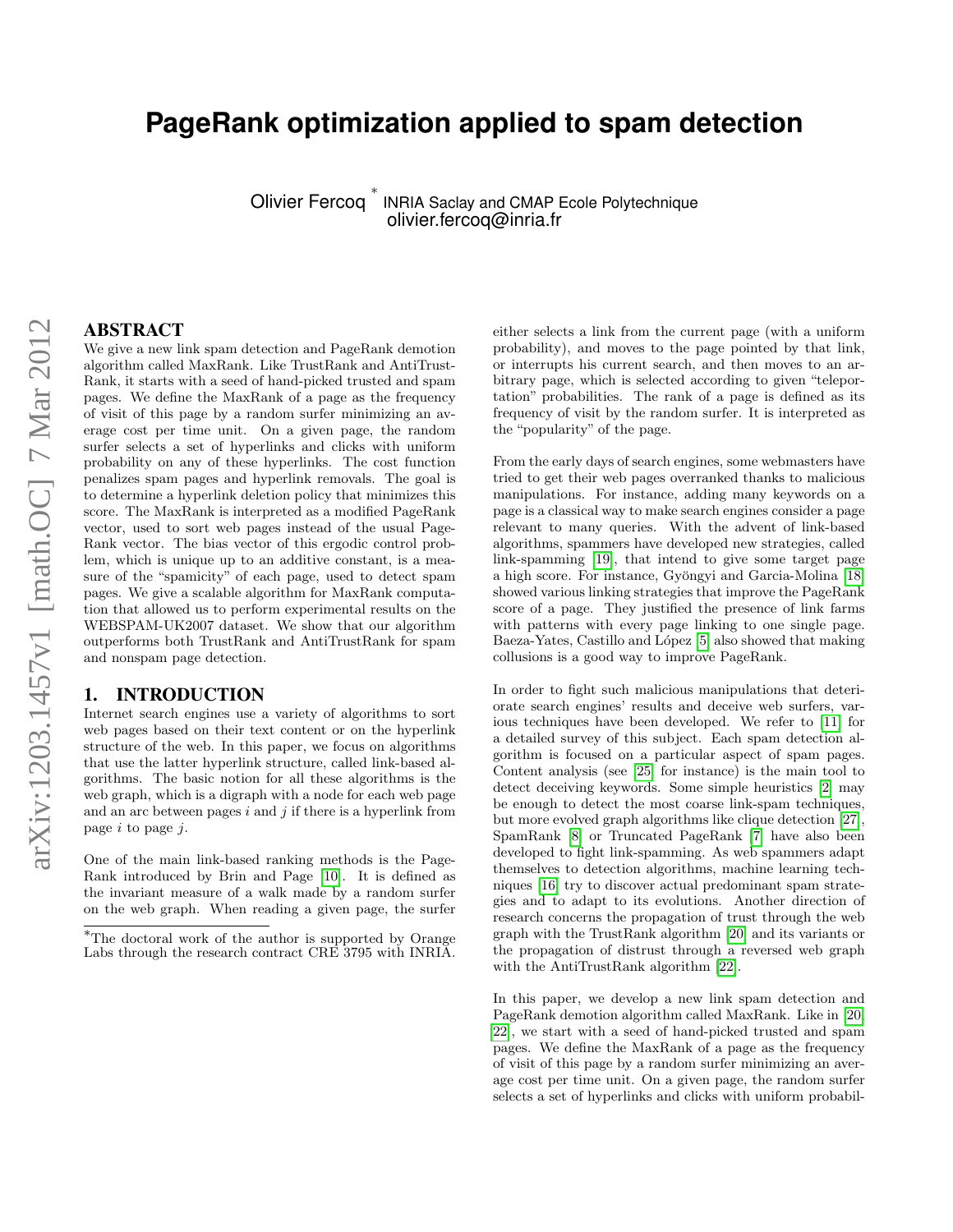ity on any of these hyperlinks. The cost function penalizes spam pages and hyperlink removals. The goal is to determine an optimal hyperlink deletion policy. The features of MaxRank are based on PageRank optimization [\[3,](#page-5-2) [24,](#page-7-11) [14,](#page-7-12) [21,](#page-7-13) [13\]](#page-7-14) and more particularly on the results of [\[15\]](#page-7-15). Those papers have shown that the problem of optimizing the Page-Rank of a set of pages by controlling some hyperlinks can be solved by Markov Decision process algorithms. In these works, the optimization of PageRank was thought from a webmaster's point of view whereas here, we take the search engine's point of view. We show that the Markov Decision Process defining MaxRank is solvable in polynomial time (Proposition [2\)](#page-3-0), because the polytopes of occupation measures admit efficient (polynomial time) separation oracles. The invariant measure of the Markov Decision Process, the MaxRank vector, is interpreted as a modified PageRank vector, used to sort web pages instead of the usual PageRank vector. The solution of the ergodic dynamic programming equation, called the bias vector, is unique up to an additive constant and is interpreted as a measure of the "spamicity" of each page, used to detect spam pages.

We give a scalable algorithm for MaxRank computation that allowed us to perform numerical experiments on the WEBSPAM-UK2007 dataset [\[1\]](#page-5-3). We show that our algorithm outperforms both TrustRank and AntiTrustRank for spam and nonspam page detection. As an example, on the WEBSPAM-UK2007 dataset, for a recall of 0.8 in the spam detection problem, MaxRank has a precision of 0.87 while TrustRank has a precision of 0.30 and AntiTrustRank a precision of 0.13.

## 2. THE PAGERANK AND (ANTI)- TRUSTRANK ALGORITHMS

We first recall the basic elements of the Google PageRank computation, see [\[10\]](#page-7-0) and [\[23\]](#page-7-16) for more information. We call web graph the directed graph with a node per web page and an arc from page  $i$  to page  $j$  if page  $i$  contains a hyperlink to page j. We identify the set of pages to  $[n] := \{1, \ldots, n\}.$ 

Let  $D_i$  denote the number of hyperlinks contained in page i. Assume first that  $D_i \geq 1$  for all  $i \in [n]$ , meaning that every page has at least one outlink. Then, we construct the  $n \times n$ stochastic matrix  $S$ , which is such that

$$
S_{i,j} = \begin{cases} D_i^{-1} & \text{if page } j \text{ is pointed to from page } i \\ 0 & \text{otherwise} \end{cases}
$$
 (1)

We also fix a row vector  $z \in \mathbb{R}^n_+$ , the *zapping* or *teleportation* vector, which must be stochastic (so,  $\sum_{j \in [n]} z_j = 1$ ), together with a *damping factor*  $\alpha \in [0, 1]$  (typically  $\alpha = 0.85$ ) and define the new stochastic matrix

$$
P = \alpha S + (1 - \alpha) e z
$$

where e is the (column) vector in  $\mathbb{R}^n$  with all entries equal to 1.

When some page i has no outlink,  $D_i = 0$ , and so the entries of the *i*th row of the matrix  $S$  cannot be defined according to [\(1\)](#page-1-0). Then, we set  $S_{i,j} := z_j$ .

Consider now a Markov chain  $(X_t)_{t>0}$  with transition ma-

trix P, so that for all  $i, j \in [n]$ ,  $\mathbb{P}(X_{t+1} = j | X_t = i) = P_{i,j}$ . Then,  $X_t$  represents the position of a websurfer at time t: when at page  $i$ , the websurfer continues his current exploration of the web with probability  $\alpha$  and moves to the next page by following the links included in page  $i$ , as above, or with probability  $1 - \alpha$ , stops his current exploration and then teleports to page j with probability  $z_i$ .

The *PageRank*  $\pi$  is defined as the invariant measure of the Markov chain  $(X_t)_{t\geq0}$  representing the behavior of the websurfer. This invariant measure is unique if  $\alpha < 1$  or if P is irreducible.

The TrustRank algorithm [\[20\]](#page-7-9) is a semi-automatic algorithm designed for spam detection and PageRank demotion. It starts with a seed of hand-picked trusted pages and then launches the PageRank algorithm with a teleportation vector with nonzero entries only on this seed of trusted pages. Thus the initial trust score of trusted pages will propagate through hyperlinks. The fundamental idea is that trusted pages link to trusted pages and spam pages are linked to by spam pages [\[12\]](#page-7-17). Each coordinate of the vector obtained this way gives the TrustRank score of the associated page. Pages with a high TrustRank score are trusted and considered to be non spam, pages with a small Trustrank score are untrusted and considered to be spam. The boundary between trusted and untrusted pages is an arbitrary threshold in TrustRank. As it is a variant of PageRank, the TrustRank score can also be used as such to rank pages instead of the usual PageRank. This is called PageRank demotion, where untrusted pages get a negative promotion of their score.

The AntiTrustRank algorithm [\[22\]](#page-7-10) follows the same idea as TrustRank but it uses a seed of spam pages instead of a seed of trusted pages and launches the PageRank algorithm using reversed arcs, i.e., it considers a reversed web graph where there is an arc between nodes  $i$  and  $j$  if page  $j$  points to page i. Pages with a high AntiTrustRank are then considered to be spam pages.

## 3. WELL-DESCRIBED MARKOV DECISION PROCESSES

The definition of the MaxRank relies on the notion of Markov Decision Processes that we recall now.

<span id="page-1-0"></span>A finite Markov decision process is a 4-uple  $(I, (A_i)_{i \in I}, p, c)$ where I is a finite set called the *state space*; for all  $i \in I$ ,  $A_i$  is the finite set of *admissible actions* in state *i*;  $p: I \times I$  $\bigcup_{i\in I} (\{i\} \times A_i) \to \mathbb{R}_+$  is the transition law, so that  $p(j|i, a)$ is the probability to go to state  $j$  form state  $i$  when action  $a \in A_i$  is selected; and  $c : \bigcup_{i \in I} (\{i\} \times A_i) \to \mathbb{R}$  is the cost function, so that  $c(i, a)$  is the instantaneous cost when action a is selected in state i.

Let  $X_t \in I$  denote the state of the system at the discrete time  $t > 0$ . A *deterministic control strategy*  $\nu$  is a sequence of actions  $(\nu_t)_{t>0}$  such that for all  $t \geq 0$ ,  $\nu_t$  is a function of the history  $h_t = (X_0, \nu_0, \dots, X_{t-1}, \nu_{t-1}, X_t)$  and  $\nu_t \in A_{X_t}$ . Of course,  $\mathbb{P}(X_{t+1} = j | X_t, \nu_t) = p(j | X_t, \nu_t), \forall j \in [n], \forall t \geq 0.$ More generally, we may consider *randomized* strategies  $\nu$ where  $\nu_t$  is a probability measure on  $A_{X_t}$ . A strategy  $\nu$  is stationary (feedback) if there exists a function  $\bar{\nu}$  such that for all  $t \geq 0$ ,  $\nu_t(h_t) = \bar{\nu}(X_t)$ .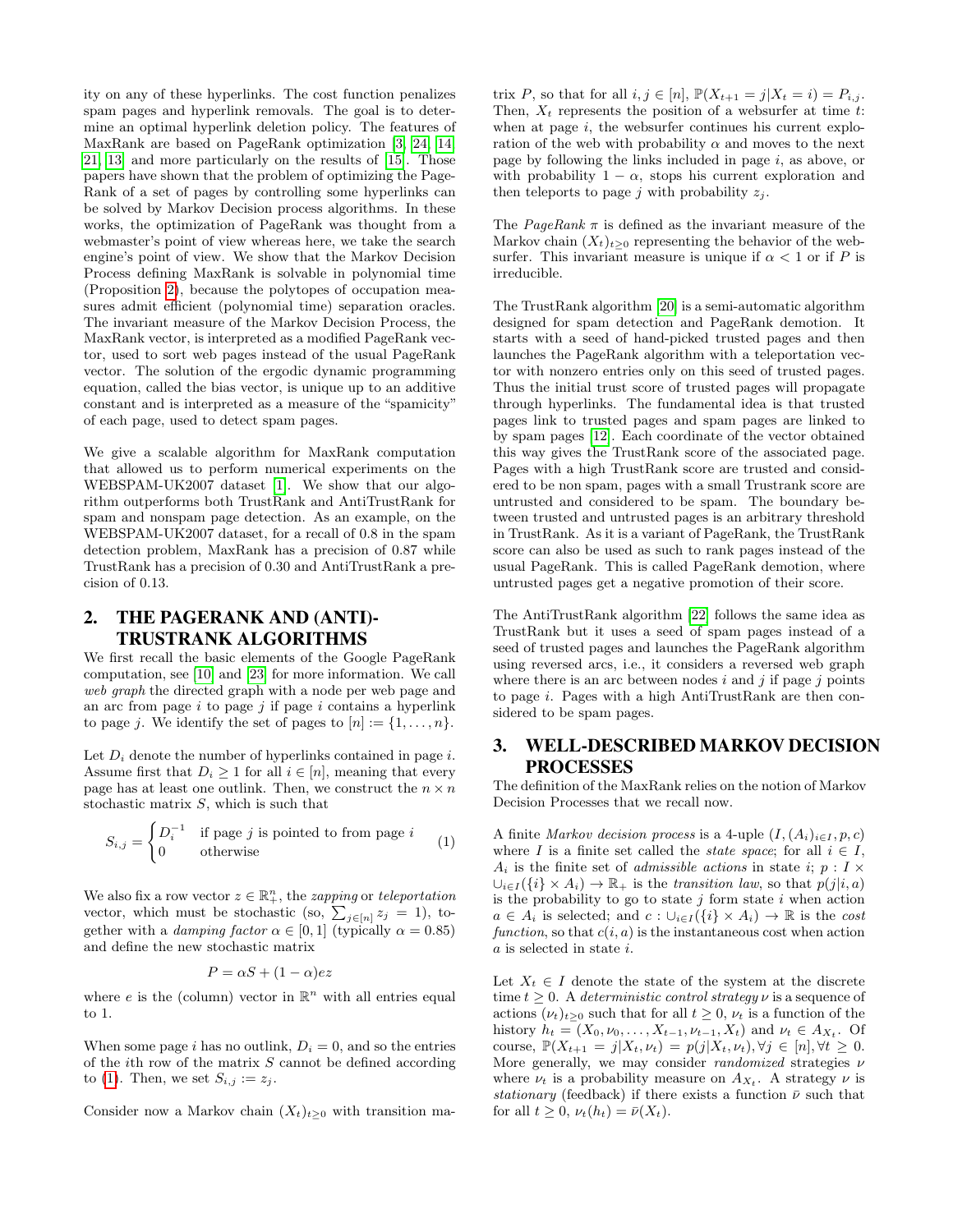Given an initial distribution  $\mu$  representing the law of  $X_0$ , the average cost infinite horizon Markov decision problem, also called ergodic control problem, consists in maximizing

<span id="page-2-0"></span>
$$
\liminf_{T \to +\infty} \frac{1}{T} \mathbb{E} \left( \sum_{t=0}^{T-1} c(X_t, \nu_t) \right) \tag{2}
$$

where the maximum is taken over the set of randomized control strategies  $\nu$ . Indeed, the supremum is the same if it is taken only over the set of randomized (or even deterministic) stationary feedback strategies (Theorem 9.1.8 in [\[26\]](#page-7-18) for instance).

A Markov decision process is unichain if the transition matrix corresponding to every stationary policy has a single recurrent class. Otherwise it is multichain. When the problem is unichain, its value does not depend on the initial distribution whereas when it is not, one may consider a vector  $(q_i)_{i\in I}$  where  $q_i$  represents the value of the problem [\(2\)](#page-2-0) when starting from state i, meaning that the law of  $X_0$  is the Dirac measure at point i.

We shall need an extension of the formalism of Markov Decision processes in which the actions are implicitly described. This extension, developped in [\[15\]](#page-7-15), relies on the theory of Groetschel, Lovász and Schrijver [\[17\]](#page-7-19) of linear programming over polyhedra given by separation oracles.

<span id="page-2-1"></span>DEFINITION 1 (DEF. 6.2.2 OF [\[17\]](#page-7-19)). We say that a polyhedron  $\beta$  has facet-complexity at most  $\phi$  if there exists a system of inequalities with rational coefficients that has solution set B and such that the encoding length of each inequality of the system (the sum of the number of bits of the rational numbers appearing as coefficients in this inequality) is at most  $\phi$ .

A well-described polyhedron is a triple  $(\mathcal{B}; n, \phi)$  where  $\mathcal{B} \subset$  $\mathbb{R}^n$  is a polyhedron with facet-complexity at most  $\phi$ . The encoding length of B is by definition  $n + \phi$ .

DEFINITION 2 (PROB.  $(2.1.4)$  OF [\[17\]](#page-7-19)). A strong separation oracle for a set  $K$  is an algorithm that solves the following problem: given a vector y, decide whether  $y \in K$ or not and if not, find a hyperplane that separates  $y$  from  $K$ ; *i.e.*, find a vector u such that  $u^T y > \max\{u^T x, x \in K\}.$ 

Inspired by Definition [1,](#page-2-1) we introduced the following notion.

DEFINITION  $3$  ([\[15\]](#page-7-15)). A finite Markov decision process  $(I,(A_i)_{i\in I}, p, c)$  is well-described if for every state  $i \in I$ , we have  $A_i \subset \mathbb{R}^{L_i}$  for some  $L_i \in \mathbb{N}$ , if there exists  $\phi \in \mathbb{N}$  such that the convex hull of every action set  $A_i$  is a well-described polyhedron  $(\mathcal{B}_i; L_i, \phi)$  with a polynomial time strong separation oracle, and if the costs and transition probabilities satisfy  $c(i, a) = \sum_{l \in [L_i]} a_l C_i^l$  and  $p(j|i, a) = \sum_{l \in [L_i]} a_l Q_{i,j}^l$ ,  $\forall i,j \in I, \ \forall a \in A_i, \ where \ C_i^l \ and \ Q_{i,j}^l \ are \ given \ rational$ numbers, for  $i, j \in I$  and  $l \in [L_i]$ .

The encoding length of a well-described Markov decision process is by definition the sum of the encoding lengths of

the rational numbers  $Q_{i,j}^l$  and  $C_i^l$  and of the well-described polyhedra  $\mathcal{B}_i$ .

The interest of well described Markov decision processes is that, even if they have a number of actions exponential in the size of the problem, Theorem 3 in [\[15\]](#page-7-15) shows that the average cost infinite horizon problem for a well-described (multichain) Markov decision process can be solved in a time polynomial in the input length.

# 4. THE MAXRANK ALGORITHM

In this section, we define the MaxRank algorithm. It is based on our earlier works on PageRank optimization [\[15\]](#page-7-15). In [\[15\]](#page-7-15), we considered the problem of optimizing the PageRank of a given website from a webmaster's point of view, that is with some controlled hyperlinks and design constraints. Here, we take the search engine's point of view. Hence, for every hyperlink of the web, we can choose to take it into account or not: our goal is to forget spam links while letting trusted links active in the determination of the ranking.

As in TrustRank [\[20\]](#page-7-9) and AntiTrustRank [\[22\]](#page-7-10), we start with a seed of trusted pages and known spam pages. The basic idea is to minimize the sum of PageRank scores of spam pages and maximize the sum of PageRank scores of nonspam pages, by allowing us to remove some hyperlinks when computing the PageRank. However, if we do so, the optimal strategy simply consists in isolating spam pages from trusted pages: there is then no hope to detect other spam and nonspam pages. Thus, we add a penalty when a hyperlink is removed, so that "spamicity" can still propagate through (removed or not removed) hyperlinks. Finally, we also control the teleportation vector in order to penalize further pages that we suspect to be spam pages.

We model this by a controlled random walk on the web graph, in which the hyperlinks can be removed. Each time the random surfer goes to a spam page, he gets a positive cost, each time he goes to a trusted page, he gets a negative cost. When the status of the page is unknown, no cost incurs. In addition to this a priori cost, he gets a penalty for each hyperlink removed. Like for PageRank, the random surfer teleports with probability  $\alpha$  at every time step; however, in this framework, he chooses the set of pages to which he wants to teleport.

Let  $\mathcal{F}_x$  be the set of pages pointed by x in the original graph and  $D_x$  be the degree of x. An action consists in determining  $J \subseteq \mathcal{F}_x$ , the set of hyperlinks that remain, and  $I \subseteq [n]$ , the set of pages to which the surfer may teleport. We shall restrict I to have a cardinality equal to  $N \leq n$ . Then, the probability of transition from page  $x$  to page  $y$  is

$$
p(y|x, I, J) = \alpha \nu_y(I, J) + (1 - \alpha)z_y(I)
$$

where the teleportation vector and the hyperlink click probability distribution are given by

$$
z_y(I) = \begin{cases} |I|^{-1} & \text{if } y \in I \\ 0 & \text{otherwise} \end{cases}
$$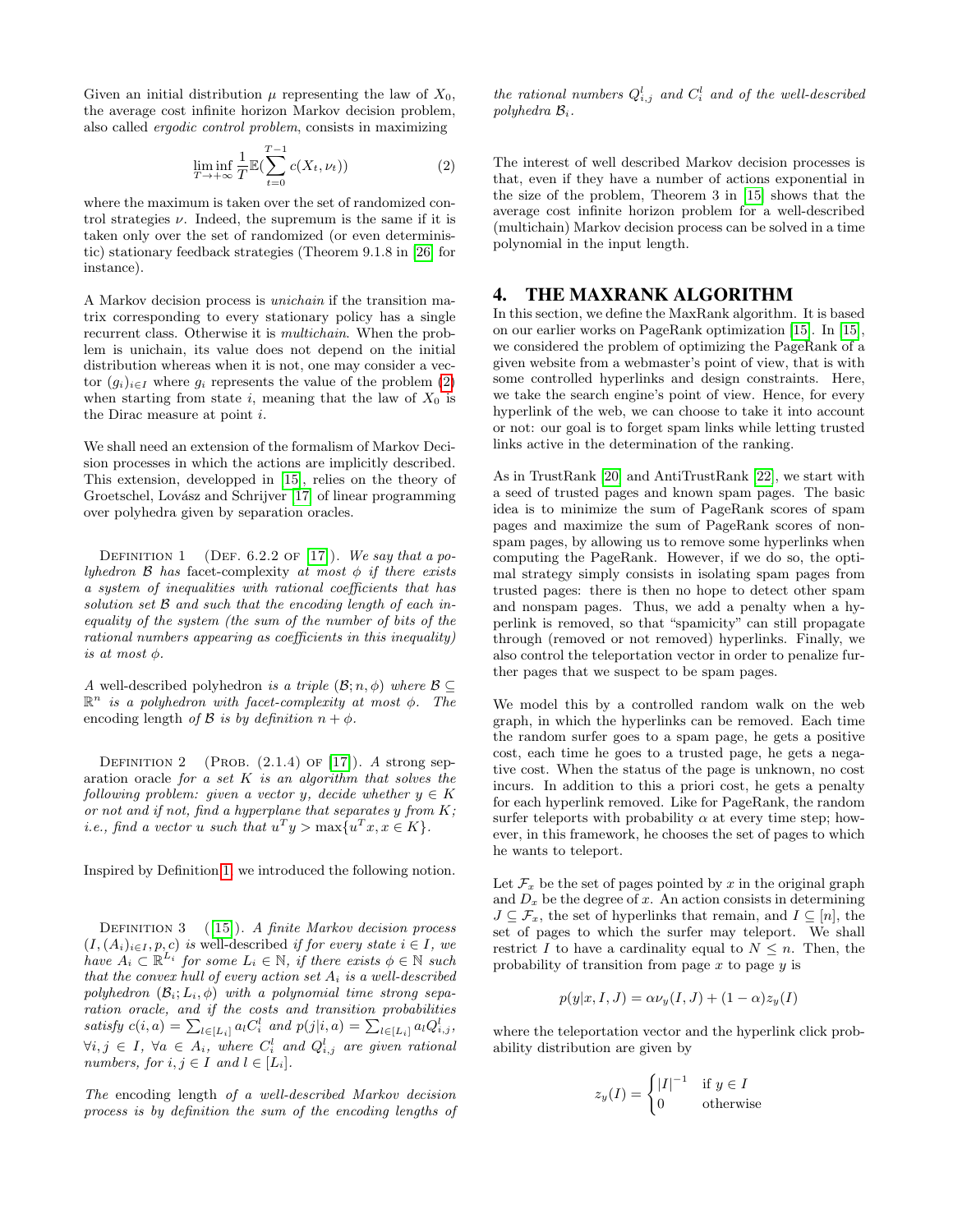$$
\nu_y(I,J) = \begin{cases} z_y(I) & \text{if } |J| = \emptyset \\ |J|^{-1} & \text{if } y \in J \\ 0 & \text{otherwise} \end{cases}
$$

The cost at page  $x$  is given by

$$
c(x, I, J) = c'_x + \gamma \frac{D_x - |J|}{D_x}
$$

.

 $c'_x$  is the a priori cost of page x. This a priori cost should be positive for known spam pages and negative for trusted pages.  $D_x$  is the degree of x in the web graph and  $\gamma > 0$ is a penalty factor. The penalty  $\gamma \frac{D_x-|J|}{D_x}$  is proportional to the number of pages removed.

We study the following ergodic control problem:

$$
\inf_{(I_t)_{t\geq 0}, (J_t)_{t\geq 0}} \limsup_{T \to +\infty} \frac{1}{T} \mathbb{E}(\sum_{t=0}^{T-1} c(X_t, I_t, J_t)) ,\qquad (3)
$$

where an admissible control consists in selecting, at each time step t, a subset of pages  $I_t \subseteq [n]$  with  $|I_t| = N$  to which teleportation is permitted, and a subset  $J_t \subseteq \mathcal{F}_{X_t}$  of the set of hyperlinks in the currently visited page  $X_t$ .

<span id="page-3-3"></span>The following proposition gives an alternative formulation of Problem [\(3\)](#page-3-1) that we will then show to be well-described.

PROPOSITION 1. Fix  $N \in \mathbb{N}$  and let

$$
Z = \{ z \in \mathbb{R}^n \mid \sum_{i \in [n]} z_i = 1, 0 \le z_i \le \frac{1}{N} \} .
$$

Let  $\mathcal{F}_x$  be the set of pages pointed by x in the original graph and  $D_x$  be the degree of x. Let  $\mathcal{P}_x$  be the polyhedron defined as the set of vectors  $(\sigma, \nu) \in \mathbb{R}^{D_x+1} \times \mathbb{R}^n$  such that there exists  $w \in \mathbb{R}^{(D_x+1)\times n}$  verifying

$$
\sum_{d=0}^{D_x} \sigma^d = 1\tag{4a}
$$

$$
\sigma^d \ge 0, \qquad \forall d \in \{0, \dots, D_x\} \tag{4b}
$$

$$
\nu_j = \sum_{d=0}^{D_x} w_j^d , \qquad \forall j \in [n]
$$
\n(4c)

$$
\sum_{j \in [n]} w_j^d = \sigma^d , \qquad \forall d \in \{0, \dots, D_x\}
$$
 (4d)

$$
0 \le w_j^0 \le \frac{\sigma^0}{N_z}, \qquad \forall j \in [n]
$$
 (4e)

$$
w_j^d = 0 , \qquad \forall j \notin \mathcal{F}_x, \forall d \in \{1, \dots, D_x\} \qquad (4f)
$$

$$
0 \le w_j^d \le \frac{\sigma^d}{d}, \qquad \forall j \in \mathcal{F}_x, \forall d \in \{1, \dots, D_x\} \tag{4g}
$$

Then Problem [3](#page-3-1) is equivalent to the following ergodic control problem

$$
\inf_{\sigma,\nu,z} \limsup_{T \to +\infty} \frac{1}{T} \mathbb{E} \left( \sum_{t=0}^{T-1} \tilde{c}(X_t, \sigma_t, \nu_t, z_t) \right) , \tag{5}
$$

where the cost is defined as

$$
\tilde{c}(x, \sigma, \nu, z) = c'_x + \gamma \frac{D_x - \sum_{d=0}^{D_x} d\sigma^d}{D_x}
$$

and the transitions are

$$
\tilde{p}(y|x,\sigma,\nu,z) = \alpha \nu_y + (1-\alpha)z_y.
$$

The admissible controls verify for all t,  $(\sigma_t, \nu_t) \in \text{extr}(\mathcal{P}_{X_t})$ (the set of extreme point of the polytope) and  $z_t \in \text{extr}(Z)$ .

Indeed, to each action  $(\sigma, \nu, z)$  of Problem [\(5\)](#page-3-2) corresponds a unique action  $I, J$  of Problem  $(3)$  and vice versa. Moreover, the respective transitions and costs are equal.

<span id="page-3-1"></span>PROOF. Fix a page  $x$  in  $[n]$ . The extreme points of  $Z$  are the vectors of  $\mathbb{R}^n$  with N coordinates equal to  $\frac{1}{N}$  and the other ones equal to 0. Hence  $z(I) \in \text{extr}(Z)$  and for each extreme point z' of Z there exists  $I \in [n]$  such that  $|I| = N$ and  $z' = z(I)$ . We shall also describe the set of extreme points of  $\mathcal{P}_x$ .

From the theory of disjunctive linear programming [\[6\]](#page-7-20), we can see that the polytope  $\mathcal{K} = \{ \nu \mid (\sigma, \nu) \in \mathcal{P}_x \}$  is the convex hull of the union of  $D_x + 1$  polytopes that we will denote  $K_d, d \in \{0, 1 \dots D_x\}.$  If  $d = 0$ , then  $K_0 = Z$ . If  $d > 0$ ,  $K_d = \{ \nu \in \mathbb{R}^n \mid \sum_{j \in [n]} \nu_j = 1, 0 \le \nu_j \le \frac{1}{d}, \forall j \in \mathcal{F}_x, \nu_j =$  $0, \forall j \notin \mathcal{F}_x$ .

Let  $(\sigma, \nu)$  be an extreme point of  $\mathcal{P}_x$ . By Corollary 2.1.2-ii) in [\[6\]](#page-7-20), there exists  $d^*$  such that  $\sigma^{d^*} = 1$  and  $\nu$  is an extreme point of K. As  $\sigma^{d^*} = 1$  and  $\sigma_d = 0$  for  $d \neq d^*$ , we conclude that  $\nu$  is also an extreme point of  $K_{d^*} = \mathcal{P}_x \cap {\sigma | \sigma^{d^*} = 1}.$ If  $d^* = 0$ ,  $\nu \in \text{extr}(Z)$  and if  $d^* > 0$ , the extreme points of  $K_{d^*}$  correspond exactly to the vectors with  $d^*$  coordinates in  $\mathcal{F}_x$  equal to  $\frac{1}{d^*}$  and the other ones equal to 0. Hence there exists  $I \subseteq [n]$  and  $J \subseteq \mathcal{F}_x$  such that  $|I| = N$ ,  $|J| = d^*$  and  $\nu = \nu(I, J).$ 

Conversely, fix I and J and let  $\sigma(J)$  be such that  $\sigma^d(J) = 1$ if and only if  $d = |J|$ . Then  $(\sigma(J), \nu(I, J))$  is an extreme point of  $\mathcal{P}_x$  by Corollary 2.1.2-i) in [\[6\]](#page-7-20).

Finally the costs are the same since  $|J| = \sum_{d=0}^{D_x} d\sigma^d$ .

<span id="page-3-0"></span>PROPOSITION 2. If  $\alpha$ ,  $\gamma$  and  $c'_i$ ,  $i \in [n]$  are rational numbers, then the ergodic control problem [\(5\)](#page-3-2) is the average cost infinite horizon problem for a well described Markov decision process and it is polynomial time solvable.

<span id="page-3-2"></span>PROOF. Clearly, the process described is a Markov decision process. As the polytopes  $\mathcal{P}_i$ ,  $i \in [n]$  and Z are described by a polynomial number of inequalities with at most  $n + 1$  terms in each, they are well described. Indeed, the separation oracle consisting simply in testing each inequality terminates in polynomial time. The cost and transitions are linear functions on those polytopes with rational coefficients since  $\alpha$  and  $c'_i$ ,  $i \in [n]$  are rational numbers. Thus the Markov decision process is well described. By Theorem 3 in [\[15\]](#page-7-15), Problem [\(5\)](#page-3-2) is thus solvable in polynomial time.  $\square$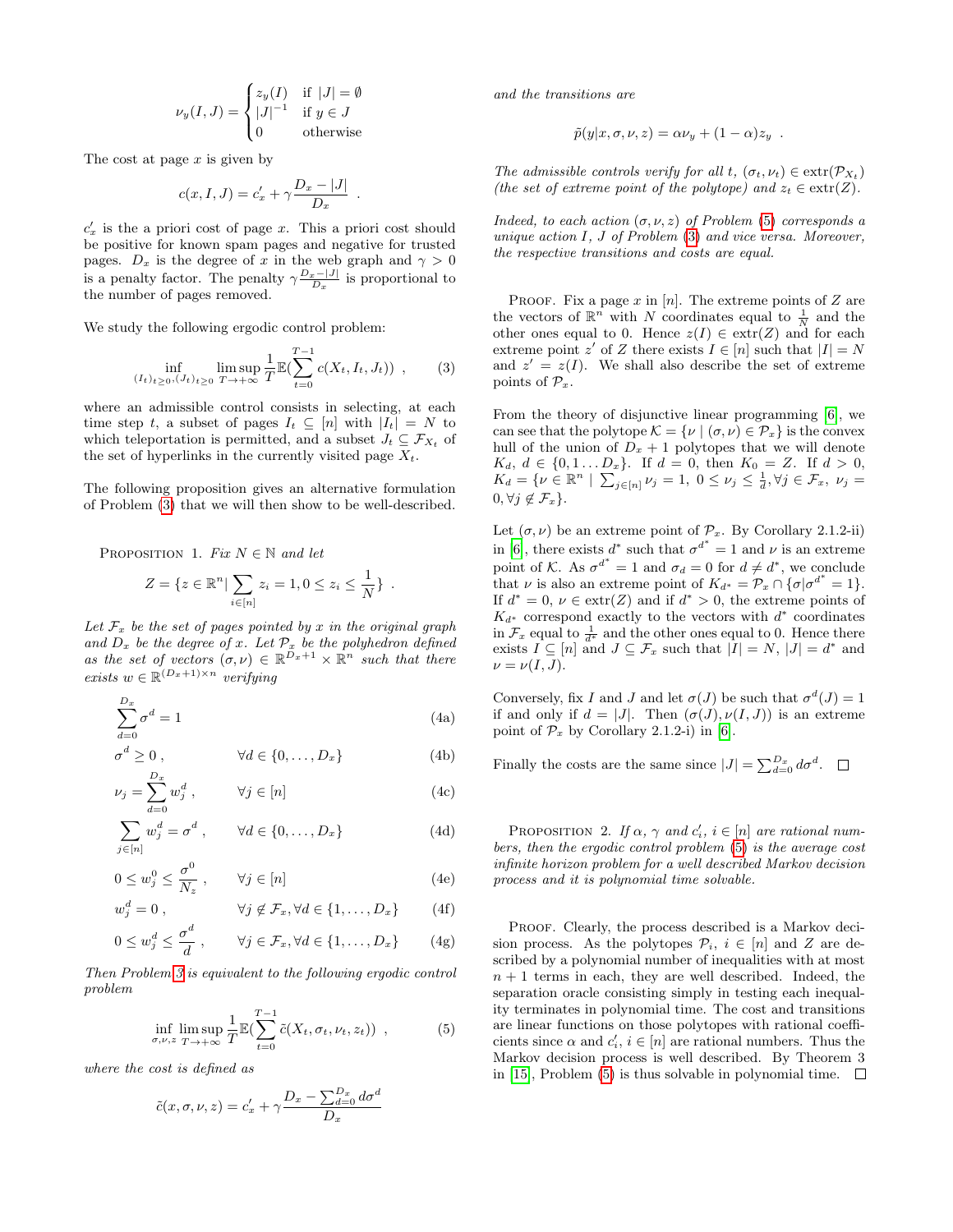PROPOSITION 3. The dynamic programming equation

$$
v_i + \lambda = \min_{(\sigma,\nu) \in \mathcal{P}_i, z \in Z} c'_i + \gamma \frac{D_i - \sum_{d=0}^{D_i} d\sigma^d}{D_i}
$$

$$
+ \sum_{j \in [n]} (\alpha \nu_j + (1 - \alpha) z_j) v_j, \quad \forall i \in [n] \quad (6)
$$

has a solution  $v \in \mathbb{R}^n$  and  $\lambda \in \mathbb{R}$ . The constant  $\lambda$  is unique and is the value of problem [\(3\)](#page-3-1). An optimal strategy is obtained by selecting for each state i,  $(\sigma, \nu) \in \mathcal{P}_i$  and  $z \in Z$ maximizing Equation  $(6)$ . The function  $v$  is called the bias.

PROOF. Theorem 8.4.3 in [Put94] applied to the unichain ergodic control problem [\(5\)](#page-3-2) implies the result of the proposition but with  $P_i$  replaced by  $extr(P_i)$ . But as the expression which is maximized is affine, using  $\mathcal{P}_i$  or  $\text{extr}(\mathcal{P}_i)$  yields the same solution. Proposition [1](#page-3-3) gives the equivalence between  $(3)$  and  $(5)$   $\Box$ 

<span id="page-4-2"></span>PROPOSITION 4. Let  $T$  be the dynamic programming operator  $\mathbb{R}^n \to \mathbb{R}^n$  defined by

$$
T_i(v) = \min_{(\sigma,\nu) \in \mathcal{P}_i} c'_i + \gamma \frac{D_i - \sum_{d=0}^{D_i} d\sigma^d}{D_i} + \alpha \sum_{j \in [n]} \nu_j v_j, \ \forall i \in [n].
$$

The map T is  $\alpha$ -contracting in the sup norm and its fixed point v, which is unique, is such that  $(v,(1-\alpha)\min_{z\in Z}z\cdot v)$ is solution of the ergodic dynamic programming equation [\(6\)](#page-4-0).

PROOF. The set  $\{v \text{ st: } (\sigma, v) \in \mathcal{P}_i\}$  is a set of probability measures so  $\lambda \in \mathbb{R} \Rightarrow T(v + \lambda) = T(v) + \alpha \lambda$  and  $v > w \Rightarrow$  $T(v) > T(w)$ . This implies that T is  $\alpha$ -contracting. Let v be its fixed point. For all  $i \in [n]$ ,

$$
v_i + (1 - \alpha) \min_{z \in Z} z \cdot v
$$
  
= 
$$
\min_{(\sigma,\nu) \in \mathcal{P}_i, z \in Z} c'_i + \gamma \frac{D_i - \sum_{d=0}^{D_i} d\sigma^d}{D_i} + \sum_{j \in [n]} \alpha \nu_j v_j + (1 - \alpha) z_j v_j
$$

We get equation [\(6\)](#page-4-0) with constant  $(1 - \alpha)$  min<sub>z∈Z</sub> z · v.  $\square$ 

We can then solve the dynamic programming equation [\(6\)](#page-4-0) and so the ergodic control problem [\(3\)](#page-3-1) by value iteration (outer loop of Algorithm [1\)](#page-4-1).

The algorithm starts with an initial potential function  $v$ , scans repeatedly the pages and updates  $v_i$  when i is the current page according to  $v_i \leftarrow T_i(v)$  until convergence is reached. Then  $(v,(1-\alpha)\min_{z\in\mathbb{Z}} zv)$  is solution of the ergodic dynamic programming equation [\(6\)](#page-4-0) and an optimal linkage strategy is recovered by selecting the maximizing  $(\sigma, \nu)$  at each page. An optimal teleportation vector is recovered by selecting a maximizing z in  $\min_{z \in Z} zv$ .

Thanks to the damping factor  $\alpha$ , the iteration can be seen to be  $\alpha$ -contracting if the pages are scanned in a cyclic order. Thus the algorithm converges in a number of steps independent of the dimension of the web graph.

For the evaluation of the dynamic programming operator  $T$  at a page  $i$  (inner for-loop of Algorithm [1\)](#page-4-1), we remark that for a fixed  $0 - 1$  valued  $\sigma$ , that is for a fixed number of removed hyperlinks, the operator  $T_i$  maximizes a linear function on a hypercube, which reduces essentially to a sort. Any extreme point  $(\sigma, \nu)$  of  $\mathcal{P}_i$  necessarily verifies that  $\sigma$  is 0 − 1 valued. Thus we just need to choose the best value of  $\sigma$  among the  $D_i + 1$  possibilities.

<span id="page-4-0"></span>

|  |  |  | Algorithm 1 MaxRank algorithm |  |
|--|--|--|-------------------------------|--|
|--|--|--|-------------------------------|--|

<span id="page-4-1"></span>1: Initialization:  $v \in \mathbb{R}^n$ 2: while  $||v - T(v)||_{\infty} \geq \epsilon$  do 3: Sort  $(v_l)_{l \in [n]}$  in increasing order and let  $\phi : [n] \to [n]$ be the sort function so that  $v_{\phi(1)} \leq \cdots \leq v_{\phi(n)}$ . 4:  $\lambda \leftarrow \frac{1-\alpha}{N} \sum_{j=1}^{N} v_{\phi(j)}$ 5: for  $i$  from  $1$  to  $n$  do 6:  $w_i^0 \leftarrow c_i' + \gamma + \frac{\alpha}{1-\alpha} \lambda$ 7: Sort  $(v_j)_{j \in \mathcal{F}_i}$  in increasing order and let  $\psi : \mathcal{F}_i \to$  $\{1,\ldots,\widetilde{|\mathcal{F}_i|\}}$  such that  $v_{\psi(1)} \leq \cdots \leq v_{\psi(|\mathcal{F}_i|)}.$ 8: **for** d from 1 to  $D_i$  do 9:  $w_i^d \leftarrow c_i' + \gamma \frac{D_i - d}{D_i} + \frac{\alpha}{d} \sum_{j=1}^d v_{\psi(j)}$ 10: end for 11:  $v_i \leftarrow T_i(v) = \min_{d \in \{0, 1, ..., D_i\}} w_i^d$ 12: end for 13: end while

This very efficient algorithm is highly scalable: we used it for our experimental results on a large size dataset (Section [5\)](#page-5-4).

The following proposition shows that if  $\gamma$  is too big, then the optimal link removal strategy is trivial. It also gives an interpretation of the bias vector in terms of number of visits of spam pages.

PROPOSITION 5. If  $\gamma > \frac{2\alpha}{1-\alpha} ||c||_{\infty}$ , then no link should be removed. Moreover if in addition,  $c'_i = 1$  when i is a spam page and 0 otherwise, then the ith coordinate of the fix point of operator  $T$  in Proposition  $\lambda$  is equal to the expected mean number of spam pages visited before teleportation when starting a walk from page i.

PROOF. Proposition [4](#page-4-2) gives a normalization of the bias vector such that it cannot take any value bigger than  $\frac{\|c\|_{\infty}}{1-\alpha}$ , as it is the case for PageRank optimization [\[14,](#page-7-12) [15\]](#page-7-15).

Now fix  $i \in [n]$ . Let  $\nu^0 = \nu(\mathcal{F}_i)$  and  $\nu = \nu(I, J)$  for  $J \subset \mathcal{F}_i$ . If  $J = \emptyset$ , then

$$
\alpha |\nu v - \nu^{0} v| \leq \alpha |\nu v| + \alpha |\nu^{0} v| \leq \frac{2\alpha}{1-\alpha} ||c||_{\infty} \frac{D_{i} - |\emptyset|}{D_{i}}.
$$

If  $J \neq \emptyset$ , then

$$
\alpha |\nu v - \nu^0 v| \leq \alpha \left| \left( \frac{1}{|J|} - \frac{1}{D_i} \right) \sum_{j \in J} v_j \right| + \alpha \left| \frac{1}{D_i} \sum_{j \in \mathcal{F}_i} v_j \right|
$$
  

$$
\leq \frac{D_i - |J|}{|J| D_i} \frac{\alpha ||c||_{\infty}}{1 - \alpha} + \frac{D_i - |J|}{D_i} \frac{\alpha ||c||_{\infty}}{1 - \alpha} \leq \gamma \frac{D_i - |J|}{D_i}.
$$

This proves that choosing  $J = \mathcal{F}_i$  is always the best strategy when  $\gamma > \frac{2\alpha}{1-\alpha} ||c||_{\infty}$ .

When no link is removed and  $c'$  is defined as in the proposition, we are in the framework of [\[14\]](#page-7-12), where it is shown that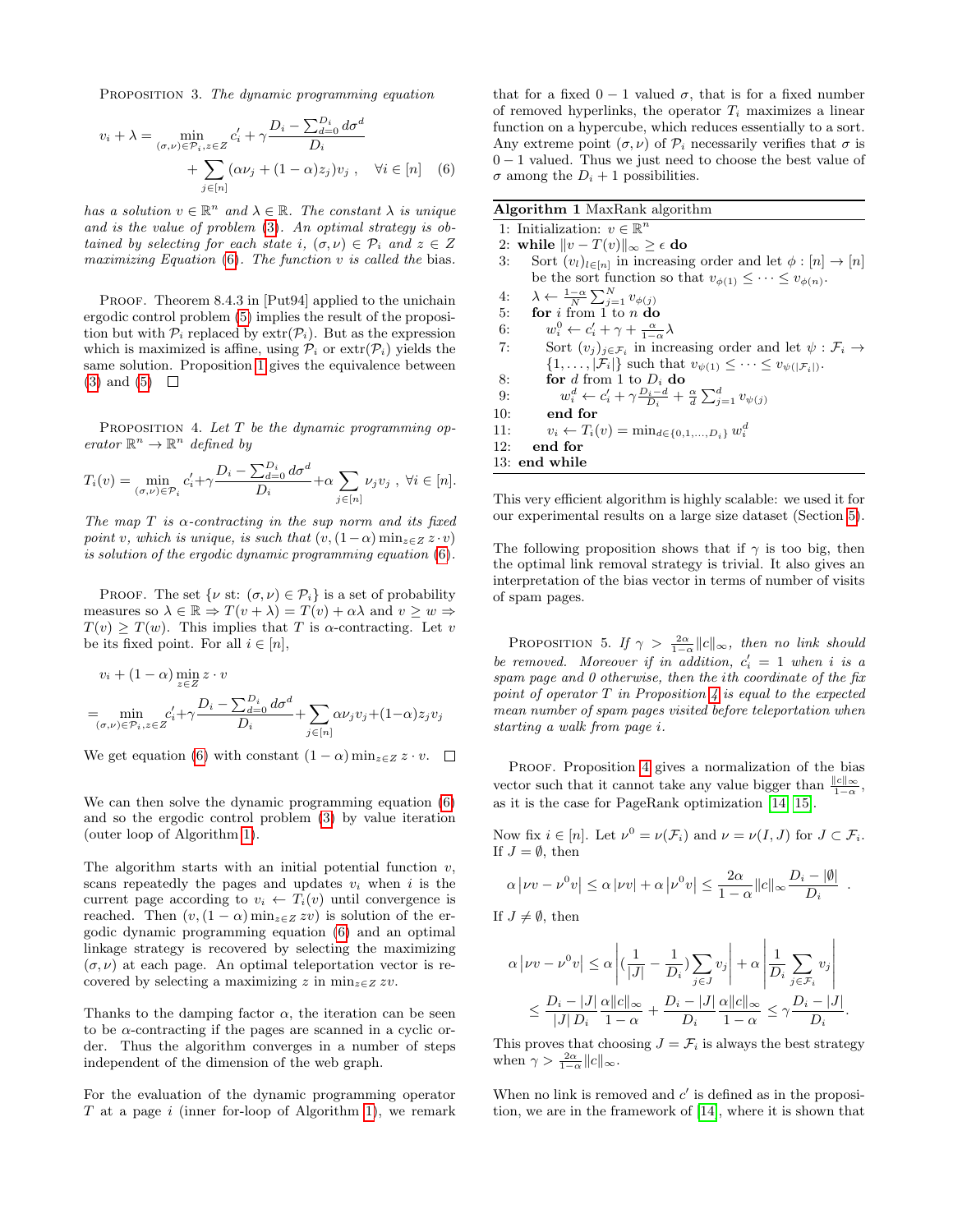the *i*th coordinate of the fix points of the operator  $T$  is equal to the expected mean number of visits before teleportation when starting a walk from page  $i$ .  $\square$ 

## <span id="page-5-4"></span>5. SPAM DETECTION AND PAGERANK DEMOTION

We performed numerical experiments on the WEBSPAM-UK2007 dataset [\[1\]](#page-5-3). This is a crawl of the .uk websites with  $n = 105,896,555$  pages performed in 2007, associated with lists of hosts classified as spam, nonspam and borderline. There is a training dataset for the setting of the algorithm and a test dataset to test the performance of the algorithm.

We took  $\gamma = 4$ ,  $\alpha = 0.85$ ,  $N = 0.89n$ ,  $c_i' = 1$  if i is a spam page of the training dataset,  $c_i' = -0.2$  if i is a nonspam page of the training dataset and  $c_i' = 0$  otherwise. Then we obtained a MaxRank score and the associated bias vector. We also computed TrustRank and AntiTrustRank with the training dataset as the seed sets. We used the Webgraph framework [\[9\]](#page-7-21), so that we could manage the computation on a personal computer with four Intel Xeon CPUs at 2.98 Ghz and 8 GB RAM. We coded the algorithm in a parallel fashion thanks to the OpenMP library. Computation took around 6 minutes for each evaluation of the dynamic programming operator of Proposition [4](#page-4-2) and 6 hours for 60 such iterations (precision on the objective  $\alpha^{60} \leq 6.10^{-5}$ ). By comparison, PageRank computation with the same precision required 1.3 hour on the same computer, which is of the same order of magnitude.

Figure [1](#page-5-5) gives the values taken by the bias vector. Figure [2](#page-6-0) compares the precision and recall of PageRank, TrustRank, AntiTrustRank and MaxRank bias for spam or non spam detection. Precision and recall are the usual measures of the quality of an information retrieval algorithm [\[4\]](#page-5-6). Precision is the probability that a randomly selected retrieved document is relevant. Recall is the probability that a randomly selected relevant document is retrieved in a search. These values were obtained using the training and the test sets. Figure [3](#page-6-1) compares TrustRank and MaxRank scores for PageRank demotion.

#### 6. REFERENCES

- <span id="page-5-3"></span>[1] Webspam-uk2007, 2007. Yahoo! Research: "Web Spam Collections". Crawled by the Laboratory of Web Algorithmics, University of Milan.
- <span id="page-5-1"></span>[2] T. Abou-Assaleh and T. Das. Combating spamdexing: Incorporating heuristics in link-based ranking. In W. Aiello, A. Broder, J. Janssen, and E. Milios, editors, Algorithms and Models for the Web-Graph, volume 4936 of Lecture Notes in Computer Science, pages 97–106. Springer Berlin / Heidelberg, 2008.
- <span id="page-5-2"></span>[3] K. Avrachenkov and N. Litvak. The Effect of New Links on Google PageRank. Stochastic Models, 22(2):319–331, 2006.
- <span id="page-5-6"></span>[4] R. Baeza-Yates and B. Ribeiro-Neto. Modern Information Retrieval. Addison Wesley, 1999.
- <span id="page-5-0"></span>[5] R. A. Baeza-Yates, C. Castillo, and V. López. Pagerank increase under different collusion topologies. In Proc. of the First International Workshop on Adversarial Information Retrieval on the Web, pages 17–24, 2005.



<span id="page-5-5"></span>Figure 1: Recognizing spam with the bias vector. Top: the values of the bias for all pages. Bottom: zoom on bias values near 0. Pages are sorted by growing bias value. Spam pages of the training set have a large positive bias value, non spam pages of the training set have a negative bias value. Pages in between describe a "continuum" of values and the separation between pages considered spam or not is arbitrarily set.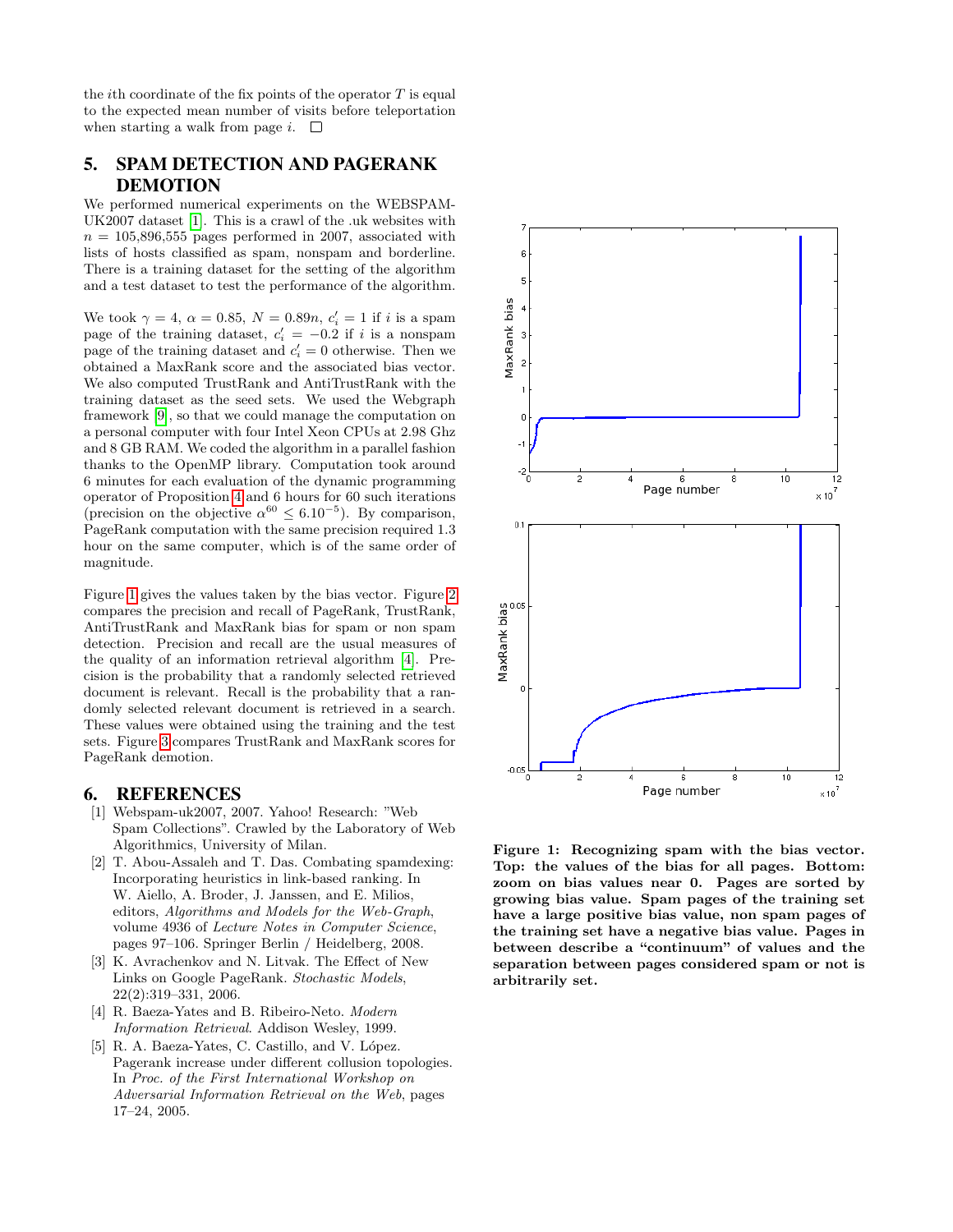

<span id="page-6-0"></span>Figure 2: Top: Precision as a function of recall for spam detection. Bottom: Precision as a function of recall for detection of non spam pages. We present the result for four algorithms: PageRank (dotted line below), TrustRank (dashed line), Anti-TrustRank (dash-dotted line) and MaxRank bias (solid line). Given a vector of scores, the various pairs of precision-recall values are obtained for various thresholds defining the discrimination between pages considered spam and non spam. TrustRank and AntiTrustRank have a precision of 1 on their seed set, which represent around 70% of the total test set. But out of their training set, their precision decreases quickly. MaxRank, on the other hand, remains precise even out of its training set.



<span id="page-6-1"></span>Figure 3: Top: PageRank demotion by TrustRank. We show the ratio of TrustRank over PageRank. Pages are sorted by growing promotion. The demotion is very coarse, since there are many pages with a very small TrustRank score, when compared to their PageRank score. Bottom: PageRank demotion by MaxRank. The demotion is finer, most of the pages have a nearly unchanged score, up to a multiplicative constant.